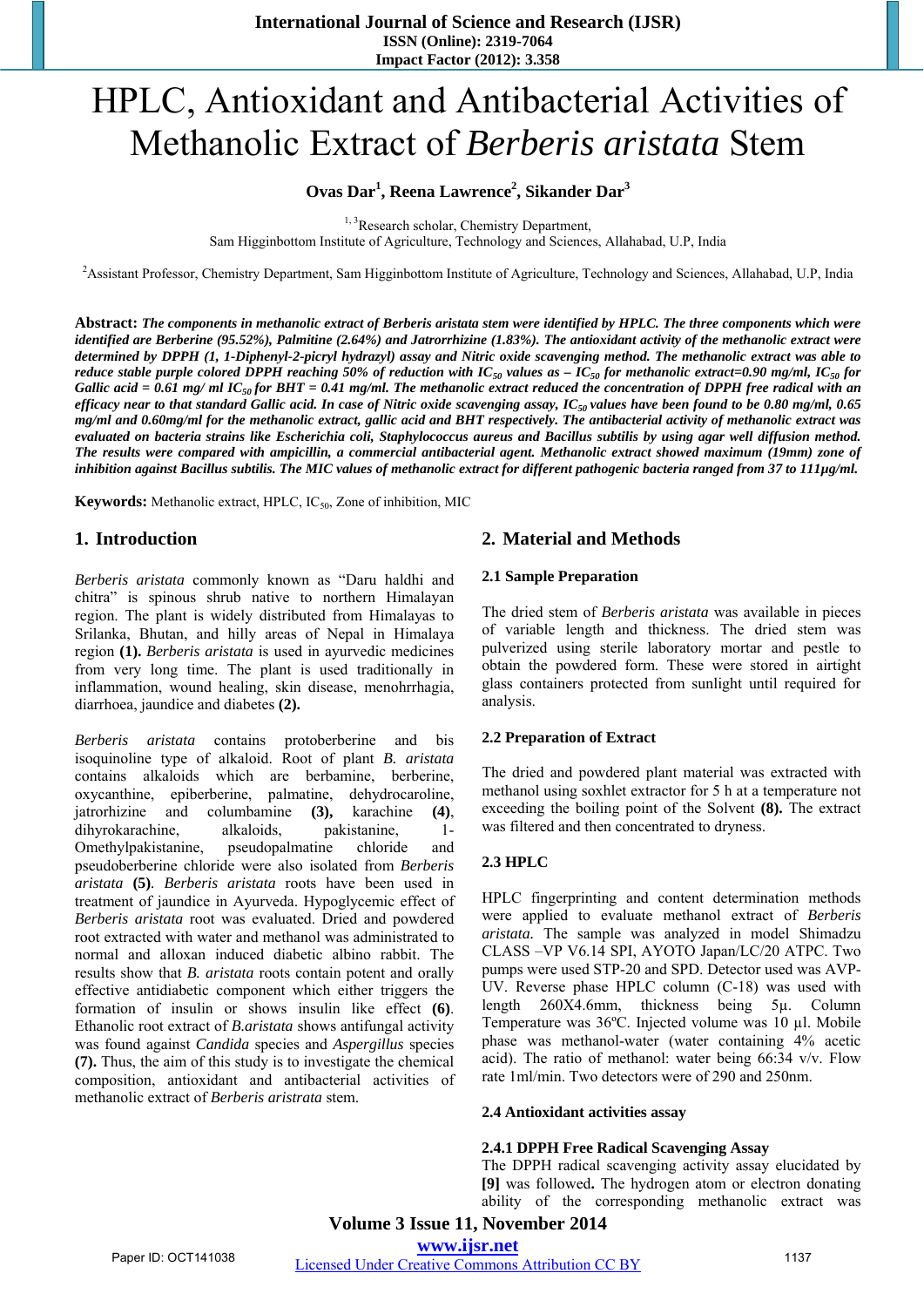measured from the bleaching of the purple colored methanol solution of DPPH. This spectrophotometric assay uses the stable radical, 2, 2- diphenyl-1-picrylhydrazyl (DPPH), as a reagent. The working solution of the test extract was prepared in methanol. BHT and Gallic acid were used as standard in 1-100μg/ml solution. DPPH (0.002%) was prepared in methanol and 1ml of sample solution separately. The solution mixture was kept in dark for 30min and absorbance was measured at 517nm. DPPH solution (1ml) was used as blank. The absorbance was recorded and % inhibition was calculated using the formula given below.

% scavenging activity = 
$$
\frac{A-B}{A} \times 100
$$

Where A= absorbance of the control and

B= absorbance of the sample

 $IC_{50}$  value, which represented, as the concentration of methanolic extract that caused 50% scavenging as calculated from the plot inhibition percentage against concentration.

#### **2.4.2 Nitric Oxide scavenging method**

The Nitric Oxide scavenging method elucidated by **(10)** was followed**.** Nitric oxide (NO) was generated from Sodium Nitroprusside (SNP) and was measured by Griess reagent. SNP in aqueous solution at physiological pH spontaneously generate NO, which interacts with oxygen to produce nitrite ions that can be estimated by the use of Griess Reagent. Scavenging of NO compete with oxygen leading to reduced production of NO. SNP (10mM) in phosphate buffer saline (PBS) was mixed with different concentration of extract (100-1000μg/ml) of the drug dissolved in methanol and incubated at  $25\degree$ C for 180 min. The samples from the above were reacted with Griess reagent (1% sulphanilic acid, 0.1%) naphthylamine and 3% phosphoric acid). The absorbance of the chromophores formed during the diazotization of nitrite with sulphanilic acid and subsequent coupling with napthylamine was recorded at 546 nm and referred to the absorbance of Gallic acid, used as a positive control treated in the same way with Griess reagent.

## **2.4.3 Antibacterial activity**

Antibiogram was done by agar well diffusion method **(11, 12)** using plant extracts and commonly used antibiotics. The test quantity of specific extracts were dissolved in dimethylsulphoxide (DMSO), depending upon the solubility of the extracts. The dissolution of the organic extracts was aided by 1% (v/v) DMSO, which did not affect the growth of microorganisms, in accordance with our control experiments. The surface of media was inoculated with bacteria from a broth culture. Wells or cups of 5 mm size were made with sterile borer into agar plates containing the bacterial inoculums. 20μl volume of the sample extracts of concentration (2.0 mg/ ml) was poured into a well of inoculated plates. Ampicillin (10mg/ml) was used as a positive control which was introduced into the well instead of plant extract. After 18 h of incubation at a specific temperature the plates were examined and the diameters of the inhibition zones were measured to the nearest millimeter. Antibacterial activity was recorded if the radius of zone of inhibition was greater than 4 mm **(13)**. The antibacterial activity results was considered as inactive if < 4.5 mm; 4.5-6 mm as partially active; while 6.5-9 mm as active and greater than 9mm as very active **(14)**.

#### **2.5 Minimum Inhibitory Concentration assay**

Minimum Inhibitory Concentration of fruit peel extracts was also determined **(15, 16)**. Dilution of the fruit peel extracts of Citrus Karna was prepared in sterile nutrient broth to achieve a decreasing concentration ranging from 1000µg/ml to 12μg/ml in sterile tubes labeled 1 to 5. Each dilution was seeded with 10μl of the standardized bacterial inoculums (108-109) CFU/ml. The inoculated culture tubes were incubated at 37°C for 24hrs. A set of tubes containing only seed broth (i.e. without plant extract) was kept as control. The lowest dilution of the plant extract that retained its inhibitory effect resulting in no growth (absence of turbidity) of a microorganism was recorded as the MIC value of the extract. After incubation, 10μl of content of each test tube was transferred with a loop on to nutrient agar media. Agar plates were incubated for 24 hours at 370C. The lower concentration that did not permit any visible growth when compared with the control was considered as the MIC.

## **3. Results and Discussion**

#### **3.1 HPLC of the methanol extract of Berberis aristata**

HPLC fingerprinting was established with good repeatability. Following three peaks have been shown in spectra .The compounds have been identified by comparing with the standards and also by comparing with the data reported for the *Berberis aristata* in literature. The identification has been done on the basis of Retention time and percentage height. *Berberis aristata* contains alkaloids which are berbamine, berberine, oxycanthine, epiberberine, palmatine, dehydrocaroline, jatrorhizine and columbamine **(17).** The major alkaloid found in *B. aristata* is Berberine followed by Palamatine. While analyzing the components present in methanol extract of *Berberis aristata* through HPLC the three components which were identified are Berberine of 95.52%, Palmitine of 2.64% and Jatrorrhizine of 1.83% **(Figure 1).**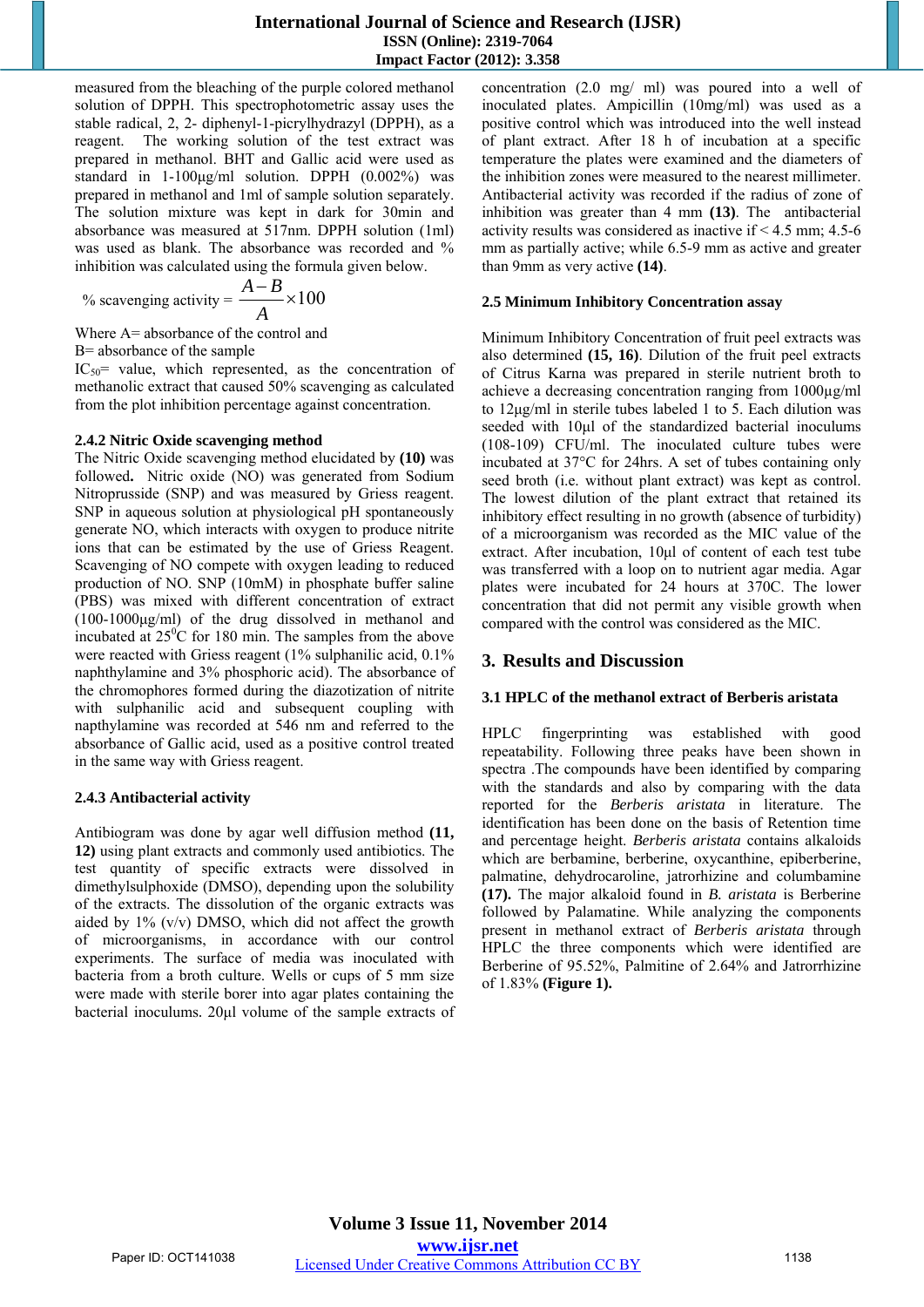## **International Journal of Science and Research (IJSR) ISSN (Online): 2319-7064 Impact Factor (2012): 3.358**



**Figure 1:** Spectrum for the HPLC of methanolic extract of *Berberis aristata.*

#### **3.2 Antioxidant Activities**

The DPPH free radical scavenging activity of methanolic extract of *Berberis aristata* at various concentrations was determined and compared with that of the standard BHT and Gallic acid **(Table 2 and Figure 2).** The methanolic extract reduced the concentration of DPPH free radical with efficiency near to that of Gallic acid but less than BHT. The IC<sub>50</sub> value for methanolic extract was 0.90mg/ml.

Nitric oxide generated from sodium nitroprusside in aqueous solution at physiological pH interacts with oxygen to produce nitrite ions which were measured by Griess Reaction. Nitric oxide radical generated from nitroprusside at physiological pH was found to be inhibited by the methanolic extract as shown in the (**Table 3 and Figure 3)**. The IC<sub>50</sub> values have been found to be 0.80 mg/ml, 0.65 mg/ml and 0.60mg/ml for the methanolic extract, gallic acid and BHT respectively.

| <b>Table 2:</b> DPPH free radical scavenging assay $(\%)$ of     |
|------------------------------------------------------------------|
| methanolic extract of <i>Berberis aristata</i> , Gallic acid and |
| BHT.                                                             |

| $Conc.$ (<br>mg/ml) | <b>Extract</b>                                                            | $\%$ | <b>Gallic</b> acid | $\frac{1}{2}$ | <b>BHT</b> | $\frac{1}{2}$ |
|---------------------|---------------------------------------------------------------------------|------|--------------------|---------------|------------|---------------|
| 1.0                 | $0.321 \pm 0.006$ 58.31 $0.383 \pm 0.011$ 58.45 $0.234 \pm 0.018$ 66.42   |      |                    |               |            |               |
| 0.8                 | $[0.447\pm0.017]$ $41.94$ $[0.410\pm0.006]$ 55.53 $[0.265\pm0.006]$ 61.97 |      |                    |               |            |               |
| 0.6                 | $0.535\pm0.028$ 30.51 $0.470\pm0.007$ 49.02 $0.332\pm0.011$ 52.36         |      |                    |               |            |               |
| 0.4                 | $0.640\pm0.046$ 16.88 $0.532\pm0.028$ 42.29 $0.365\pm0.007$ 47.63         |      |                    |               |            |               |
| 0.2                 | $0.660\pm0.054$ 14.28 $0.554\pm0.037$ 39.91 $0.445\pm0.042$ 36.15         |      |                    |               |            |               |



**Figure 2**: DPPH scavenging activity for BHT, Gallic acid and methanol extract of *Berberis aristata.*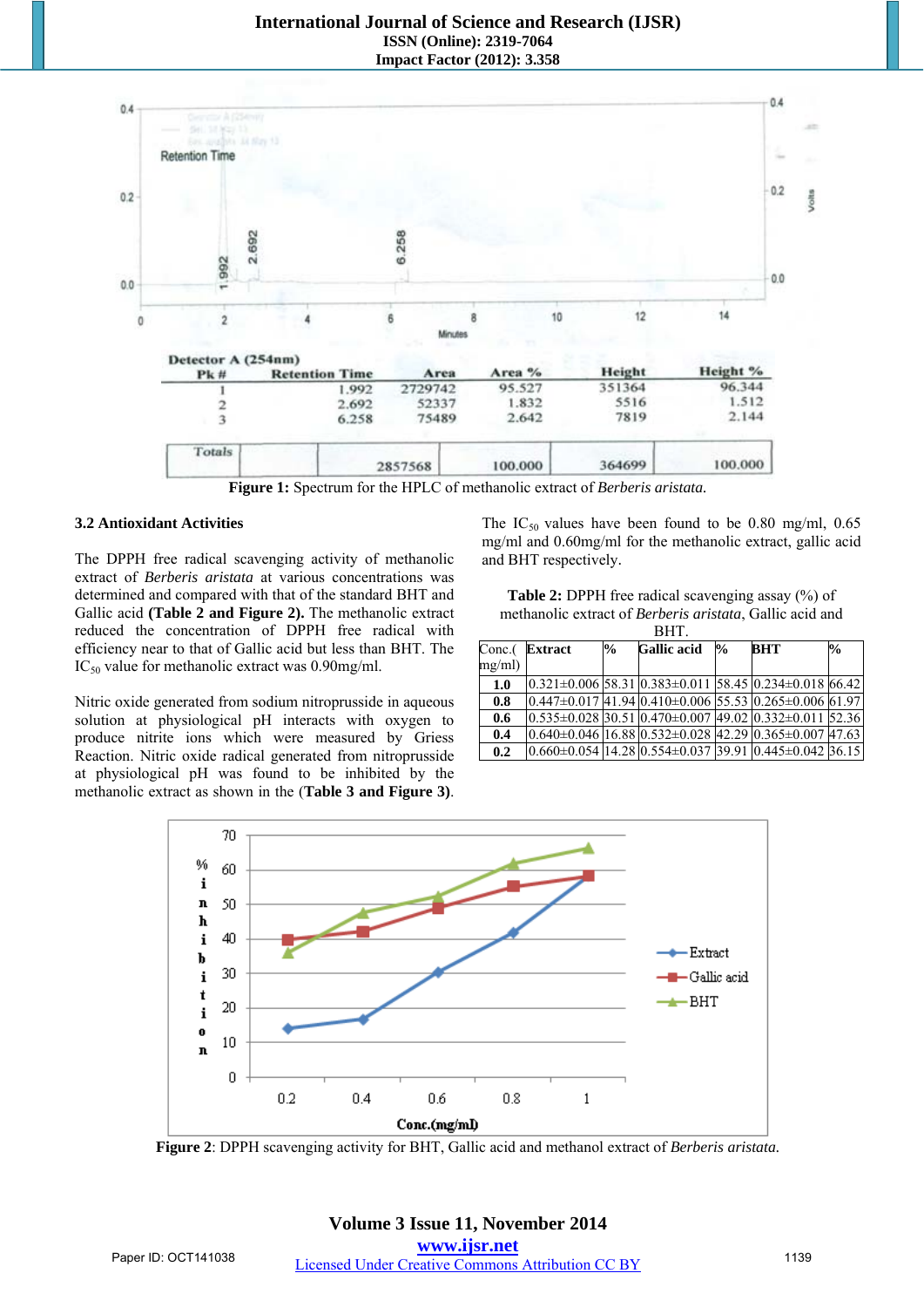## **International Journal of Science and Research (IJSR) ISSN (Online): 2319-7064 Impact Factor (2012): 3.358**

| Table 3: Nitric Oxide Scavenging method (%) of methanolic extract of Berberis aristata, Gallic acid and BHT. |  |  |
|--------------------------------------------------------------------------------------------------------------|--|--|
|--------------------------------------------------------------------------------------------------------------|--|--|

| Conc. | Extract           | $\%$  | Gallic acid       | $\%$  | <b>BHT</b>        | $\%$  |
|-------|-------------------|-------|-------------------|-------|-------------------|-------|
| 1.0   | $0.517 \pm 0.016$ | 54.32 | $0.539 \pm 0.010$ | 53.67 | $0.698 \pm 0.060$ | 56.51 |
| 0.8   | $0.569 \pm 0.045$ | 49.73 | $0.552\pm0.010$   | 51.74 | $0.758 \pm 0.036$ | 52.77 |
| 0.6   | $0.606 \pm 0.072$ | 46.46 | $0.579 \pm 0.005$ | 49.38 | $0.806 \pm 0.016$ | 49.78 |
| 0.4   | $0.734\pm0.052$   | 35.15 | $0.633\pm0.008$   | 44.66 | $0.837 \pm 0.023$ | 47.85 |
| 0.2   | $0.813 \pm 0.060$ | 28.18 | $0.684 \pm 0.010$ | 40.20 | $0.868 \pm 0.013$ | 45.91 |

Values were expressed as  $MEAN \pm S.D.$  (n=3)



**Figure 3:** Ntric Oxide scavenging activity for BHT, Gallic acid and methanolic extract of *Berberis aristata.*

#### **3.3 Antibacterial activity**

The antibacterial activity reveals that the methanolic extract of *Berberis aristrata* stem is highly active against both Gram positive and Gram negative bacteria. The methanolic extract shows highest zone of inhibition (19mm) against *B.subtilis* followed by (18mm) zone of inhibition against *S.aureus* and lowest (16mm) zone of inhibition against *E.coli.* Graph 1 summarizes the microbial growth of methanolic extract and ampicillin used as a positive control.





**\*0 to 25 zone of inhibition in mm; borer size=5mm** 



a) S.aureus b) B.subtilis c) E.coli **Figure 4:** Antibacterial activity of *Berberis aristata* extract by agar well diffusion.